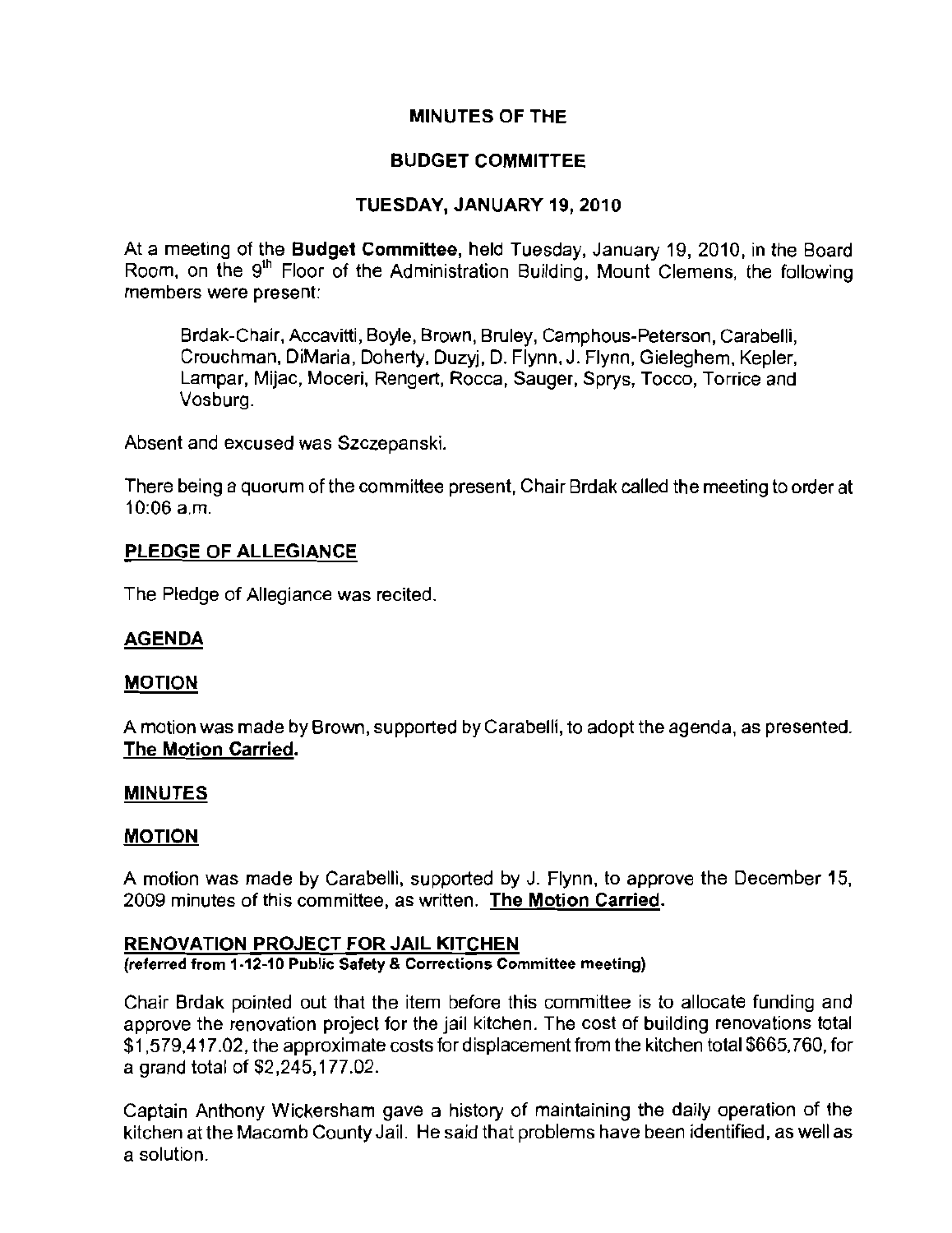Undersheriff Kent Lagerquist, Michelle Sanborn, Captain Wickersham, Dominic Abbate, John Foster, Ben Treppa and Jeff Good answered questions.

The following commissioners spoke: D. Flynn, Brdak, Vosburg, Bruley, Carabelli, Moceri, DiMaria, Torrice, Camphous-Peterson, Duzyj, Sauger, Doherty, Sprys and Tocco.

## MOTION

A motion was made by Bruley, supported by Camphous-Peterson, that the Budget **Committee Chairman convene a meeting within the week of appropriate people from the**  Sheriffs Office and Jail, JJC, Finance Department, people who know about grant money **and interested commissioners, to discuss options.** 

The following commissioners spoke: Bruley, DiMaria, Rocca, J. Flynn, D. Flynn and Camphous-Peterson.

## MOTION

A motion was made by Crouchman, supported by Bruley, to call for the question. The **Motion Carried.** 

Chair Brdak called for a vote on the motion and The Motion Carried with Brown, J. **Flynn, Lampar, Rengert and Vosburg voting "No."** 

#### BUDGET UPDATE

**John Foster provided an overview of his report.** 

#### MOTION

A motion was made by Kepler, supported by Camphous-Peterson, to receive and file the budget update.

The following commissioners spoke: Duzyj and Bruley.

Vice Chair Sprys called for a vote on the motion and The Motion Carried.

## **NEW** BUSINESS

Commissioner Kepler stated that she and Commissioner Mijac are going on Thursday to **see the kitchen at the jail. She invited those commissioners who are interested in going to**  contact her.